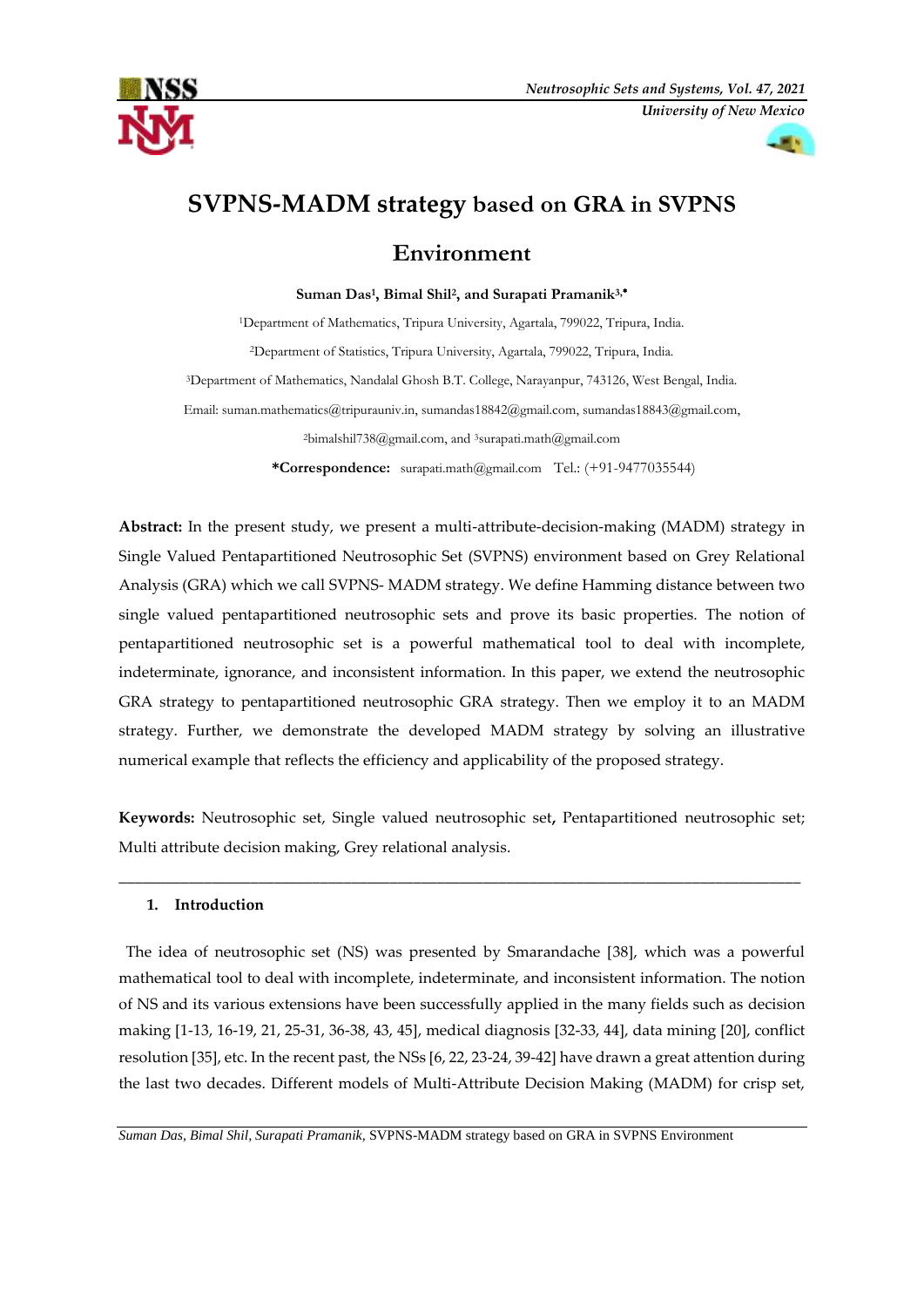fuzzy set, intuitionistic fuzzy set and NS environments have been already proposed by so many researchers. Biswas et al. [5] proposed an entropy based grey relational analysis strategy for MADM model under The Single Valued Neutrosophic Set (SVNS) environment. Mondal and Pramanik [16] also proposed a neutrosophic decision making model for clay-brick selection in construction field based on Grey Relational Analysis GRA) in SVNS environment. The notion of Pentapartitioned Neutrosophic Set (PNS) was grounded by Mallick and Pramanik [15] by in the year 2020, which was also very powerful mathematical tool to deal with the data includes incomplete, indeterminate, ignorance, and unknown information. Since PNS has been restricted in the [0,1], we call it Single Valued PNS (SVPNS).

There is no study in the literature relating to MADM in SVPNS environment. To explore the unexplored MADM in SVPNS environment, we present an MADM strategy under in SVPNS environment based on GRA.

The rest of the paper is organized in the following way:

Section 2 recalls some relevant results on SVPNSs. Section 3 presents some new definitions relating to SVPNS that are useful to develop the present paper. Section 4 devotes to develop the GRA based SVPNS-MADM strategy. In section 5, we present a numerical example to demonstrate the proposed SVPNS-MADM strategy. In section 6, we present the concluding remarks and future scope of research.

# **2. Some Relevant Results:**

In this section, we give some existing definitions, properties of PNS. We also provide some illustrative examples on PNS.

**Definition 2.1.**[15] Suppose that  $\Psi$  be a non-empty set. Then a PNS *V* over  $\Psi$  is defined by:  $V = \{(s, Tv(s), Cv(s), Gv(s), Uv(s), Fv(s)) : s \in \Psi\}$ , where  $Tv(s), Cv(s), Gv(s), Uv(s), Fv(s) \in [0,1]$  are the degree of truth, contradiction, ignorance, unknown, and falsity membership of  $s \in \Psi$ . Therefore 0  $\leq T_V(s) + C_V(s) + G_V(s) + U_V(s) + F_V(s) \leq 5.$ 

**Example 2.1.** Let  $\Psi = \{r, s\}$ . Then  $W = \{(r, 0.8, 0.3, 0.4, 0.8, 0.9), (s, 0.9, 0.9, 0.2, 0.4, 0.5)\}$  is a PNS over  $\Psi$ .

**Definition 2.2.**[15] Suppose that *V*= {(*s*, *TV*(*s*), *CV*(*s*), *GV*(*s*), *UV*(*s*), *FV*(*s*)): *s*} and *Y* = {(*s*, *TY*(*s*), *CY*(*s*),  $G_Y(s)$ ,  $U_Y(s)$ ,  $F_Y(s)$ :  $s \in \Psi$ } be two PNSs over  $\Psi$ . Then

(i)  $V \cup Y = \{(s, \max \{Tv(s), Tv(s)\}, \max \{Cv(s), Cv(s)\}, \min \{Gv(s), Gv(s)\}, \min \{Uv(s), Uv(s)\}, \min \{Fv(s), Gv(s)\}\})$  $F_Y(s)$ :  $s \in \Psi$ ;

(ii)  $V \cap Y = \{(s, \min \{Tv(s), Tv(s)\}, \min \{Cv(s), Cv(s)\}, \max \{Gv(s), Gv(s)\}, \max \{Uv(s), Ur(s)\}, \max \{Fv(s), Gv(s)\} \}$  $F_Y(s)$ :  $s \in \Psi$ ;

(iii)  $V^c = \{(s, Fv(s), Uv(s), 1 - Gv(s), Cv(s), Tv(s)); s \in \Psi\};$ 

(iv)  $V \subseteq Y$  iff  $T_V(s) \leq T_Y(s)$ ,  $C_V(s) \leq C_Y(s)$ ,  $G_V(s) \geq G_Y(s)$ ,  $U_V(s) \geq U_Y(s)$ ,  $F_V(s) \geq F_Y(s)$ , for all  $s \in \Psi$ .

**Example 2.2.** Suppose that  $\Psi = \{s, r\}$ . Let  $V = \{(s, 0.3, 0.8, 0.8, 0.5, 0.2), (r, 0.5, 0.9, 0.5, 0.2, 0.3)\}$  and *Y*={(*s*,0.9,0.6,0.6,0.7,0.2), (*r*,0.8,0.6,0.3,0.1,0.9)} be two PNSs over *Y*. Then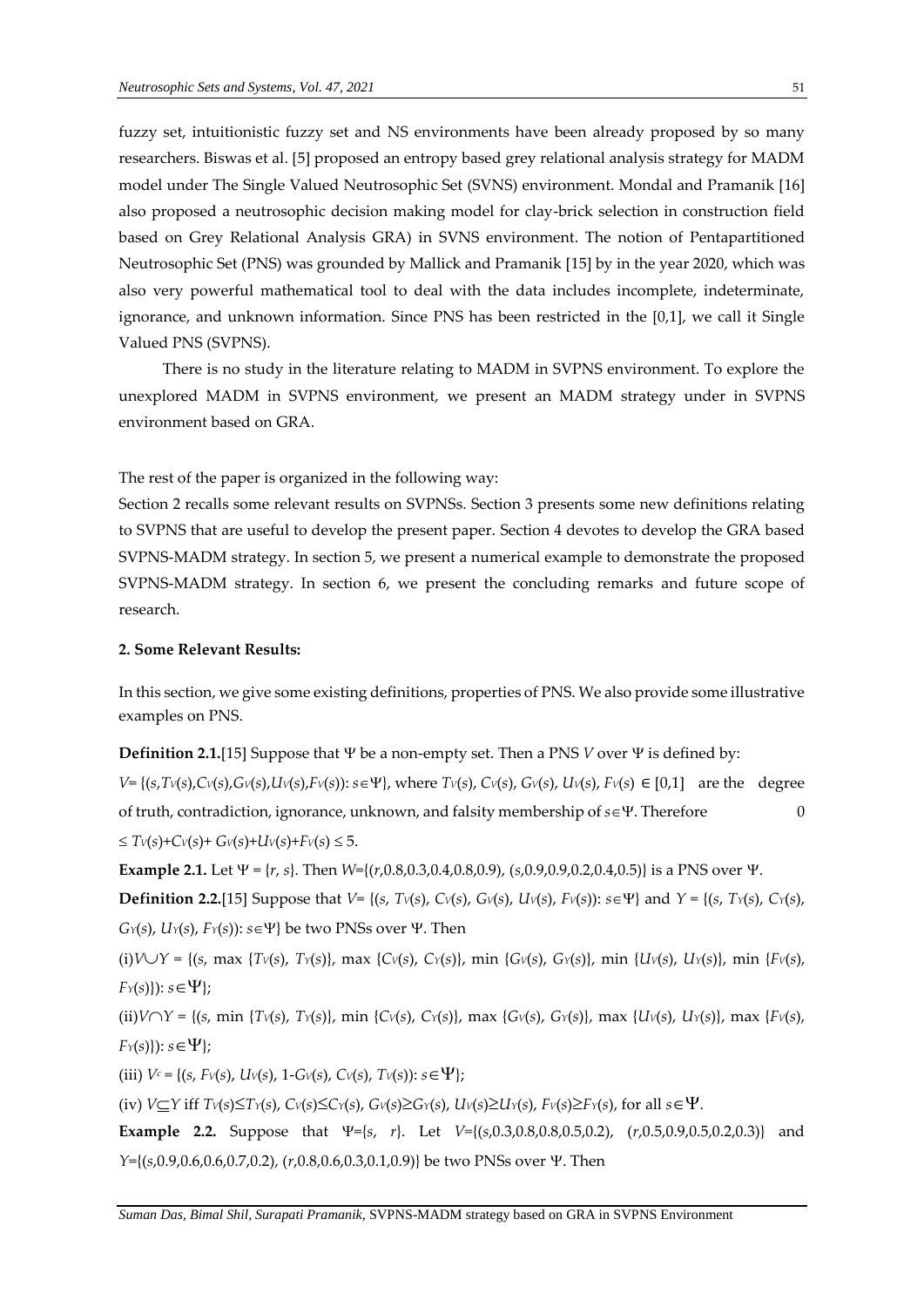(i) *VY*={(*s*,0.9,0.8,0.6,0.5,0.2), (*r*,0.8,0.9,0.3,0.1,0.3)};

(ii) *VY*={(*s*,0.3,0.6,0.8,0.7,0.2), (*r*,0.5,0.6,0.5,0.2,0.9)};

(iii) *Vc*={(*s*,0.2,0.5,0.2,0.8,0.3), (*r*,0.3,0.2,0.5,0.9,0.5)}, *Yc*={(*s*,0.2,0.7,0.4,0.6,0.9), (*r*,0.9,0.1,0.7,0.6,0.8)}

**Example 2.3.** Suppose that  $\Psi = \{s, r\}$ . Let  $V = \{(s, 0.3, 0.3, 0.8, 0.7, 0.2), (r, 0.8, 0.9, 0.5, 0.2, 0.3)\}$  and  $Y=\{(s,0.9,0.9,0.6,0.7,0.2), (r,0.8,1.0,0.3,0.1,0.1)\}\$ be two PNSs over  $\Psi$ . Then  $V\subset Y$ .

# **3. Single Valued Pentapartitioned Neutrosophic Set (SVPNS):**

**Definition 3.1.** An *SVPNS* [15] *Y* over a fixed set  $\Psi$  are characterized by a truth-membership function (*TY*), a contradiction-membership function (*CY*), an ignorance-membership function (*GY*), an unknown-membership function (*UY*), a falsity-membership function (*FY*). Here *TY*(*s*), *CY*(*s*), *GY*(*s*),  $U_Y(s)$ ,  $F_Y(s) \in [0,1]$ ,  $\forall s \in \Psi$ . The *SVPNS Y* is denoted as follows:

*Y*= { $(s, T_Y(s), C_Y(s), G_Y(s), U_Y(s), F_Y(s))$ :  $s \in \Psi$  }.

**Definition 3.2.** Assume that *B*= {(*s*, *TB*(*s*), *CB*(*s*), *GB*(*s*), *UB*(*s*), *FB*(*s*)): *s*} and *D*= {(*s*, *TD*(*s*), *CD*(*s*), *GD*(*s*),  $U_D(s)$ ,  $F_D(s)$ :  $s \in \Psi$ } be two *SVPNSs* [15] over  $\Psi$ . Then,

(i)  $B\subseteq D$  iff  $T_B(s) \leq T_D(s)$ ,  $C_B(s) \leq C_D(s)$ ,  $G_B(s) \geq G_D(s)$ ,  $U_B(s) \geq U_D(s)$ ,  $F_B(s) \geq F_D(s)$ ,  $\forall s \in \Psi$ ;

(ii)  $B=D$  iff  $D\subseteq B$  and  $B\subseteq D$ .

**Definition 3.3.** Assume that *B* = {(*s*, *TB*(*s*), *CB*(*s*), *GB*(*s*), *UB*(*s*), *FB*(*s*)): *s*} and *D*= {(*s*, *TD*(*s*), *CD*(*s*), *GD*(*s*),  $U_D(s)$ ,  $F_D(s)$ ):  $s \in \Psi$ } be two SVPNSs over  $\Psi$ . Let the cardinality of  $\Psi$  be *n*. The Hamming distance (*Hd*) between *B* and *D* is defined by

*Hd*(*B*, *D*)=

 $\sum_{s \in \Psi} (|T_B(s) - T_D(s)| + |C_B(s) - C_D(s)| + |G_B(s) - G_D(s)| + |U_B(s) - U_D(s)| + |F_B(s) - F_D(s)|)$  (1) where  $0 \leq H_d(B, D) \leq 5n$ .

**Example 3.1.** Suppose that *V=* {(*s*, 0.3, 0.3, 0.8, 0.7, 0.2), (*r*, 0.8, 0.9, 0.5, 0.2, 0.3)} and *Y*={(*s*, 0.9, 0.9, 0.6, 0.7, 0.2),  $(r, 0.8, 1.0, 0.3, 0.1, 0.1)$  be two SVPN sets over  $\Psi = \{s, r\}$ . Then, the Hamming distance between *V* and *Y* is *Hd*(*V*, *Y*) = 2.

**Theorem 3.1.** The Hamming distance between two SVPNSs is bounded.

**Proof.** Suppose that *B* = {(*s*, *TB*(*s*), *CB*(*s*), *GB*(*s*), *UB*(*s*), *FB*(*s*)): *s*} and *D*= {(*s*, *TD*(*s*), *CD*(*s*), *GD*(*s*), *UD*(*s*), *F*<sub>D</sub>(*s*)):  $s \in \Psi$ } be two SVPNSs over  $\Psi$ , where cardinality of  $\Psi$  is n. Therefore,  $0 \le T_B(s) \le 1$ ,  $0 \le C_B(s) \le 1$ ,  $0 \le G_B(s) \le 1$ ,  $0 \le U_B(s) \le 1$ ,  $0 \le F_B(s) \le 1$ ,  $0 \le T_D(s) \le 1$ ,  $0 \le C_D(s) \le 1$ ,  $0 \le G_D(s) \le 1$ ,  $0 \le U_D(s) \le 1$ , and  $0 \le F_D(s) \le 1$ , for each *s*∈Ψ. This implies  $0 \le |T_B(s) - T_D(s)| \le 1$ ,  $0 \le |C_B(s) - C_D(s)| \le 1$ ,  $0 \le |G_B(s) - G_D(s)| \le 1$ ,  $0 \le |U_B(s) - C_D(s)| \le 1$  $|U_D(s)| \le 1, 0 \le |F_B(s) - F_D(s)| \le 1$ , for each *s*∈Ψ.

Therefore we have,

 $0 \le |T_B(s) - T_D(s)| + |C_B(s) - C_D(s)| + |G_B(s) - G_D(s)| + |U_B(s) - U_D(s)| + |F_B(s) - F_D(s)| \le 5$  $\Rightarrow 0 \leq \sum_{s \in \Psi} (|T_B(s) - T_D(s)| + |C_B(s) - C_D(s)| + |G_B(s) - G_D(s)| + |U_B(s) - U_D(s)| + |F_B(s) - F_D(s)|)$  $\leq 5n$  $\Rightarrow$ 0 $\leq$ *H*<sup>*d*</sup> (*B*, *D*) $\leq$ 5n

 $\Rightarrow$  *H<sub>d</sub>*(*B*, *D*)  $\in$  [0, 5n].

Therefore, the Hamming distance between two SVPNSs is bounded.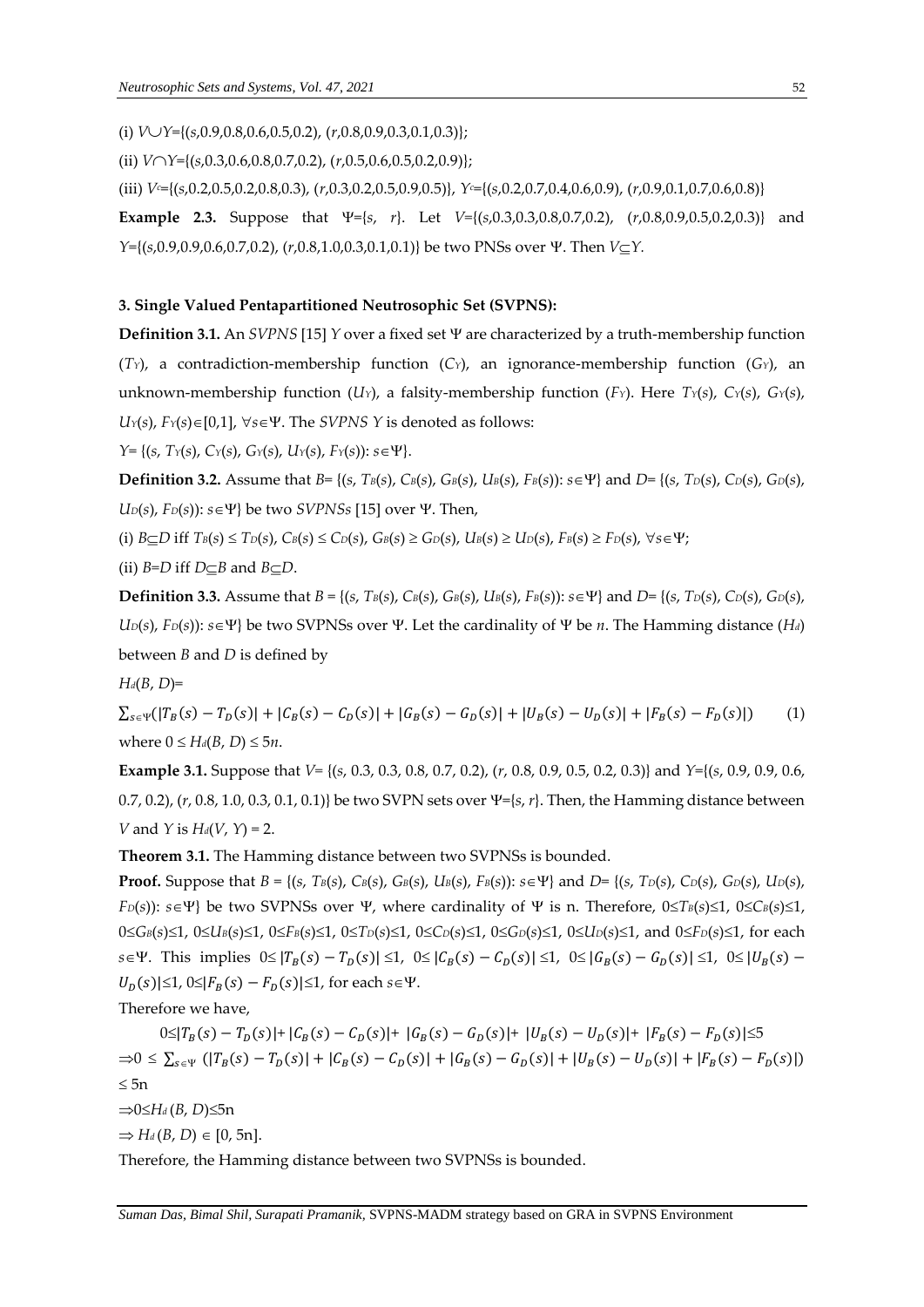**Theorem 3.2.** Suppose that *D* = {(*s*, *TD*(*s*), *CD*(*s*), *GD*(*s*), *UD*(*s*), *FD*(*s*)): *s*}, *B* = {(*s*, *TB*(*s*), *CB*(*s*), *GB*(*s*),  $U_B(s)$ ,  $F_B(s)$ :  $s \in \Psi$  and  $A = \{(s, T_A(s), C_A(s), G_A(s), U_A(s), F_A(s)) : s \in \Psi\}$  be three SVPNSs over  $\Psi$ , where cardinality of  $\Psi$  is n. If  $D \subset B \subset A$ , then  $(H_d(D, B) \leq H_d(D, A);$  $(H_d(B, A) \leq H_d(D, A)).$ **Proof.** Let  $D = \{(s, T_D(s), C_D(s), G_D(s), U_D(s), F_D(s)) : s \in \Psi\}$ ,  $B = \{(s, T_B(s), C_B(s), G_B(s), U_B(s), F_B(s)) : s \in \Psi\}$ and  $A = \{(s, TA(s), CA(s), GA(s), UA(s), FA(s)); s \in \Psi\}$  be three SVPNSs over  $\Psi$ , where cardinality of  $\Psi$  is n. (i) Suppose that  $D \subseteq B \subseteq A$ . So  $|T_D(s) - T_B(s)| \le |T_D(s) - T_A(s)|$ ,  $|C_D(s) - C_B(s)| \le |C_D(s) - C_A(s)|$ ,  $|G_D(s) - G(s)| \leq |G_D(s) - G_A(s)|$ ,  $|U_D(s) - U_B(s)| \leq |U_D(s) - U_A(s)|$ ,  $|F_D(s) - F_B(s)| \leq |F_D(s) - F_B(s)|$  $F_A(s)|$ , for each  $s \in \Psi$ . Therefore,  $\sum_{s \in \Psi} (|T_D(s) - T_B(s)| + |C_D(s) - C_B(s)| + |G_D(s) - G_B(s)| + |U_D(s) - U_B(s)| + |F_D(s) - F_B(s)|)$  $\leq \sum_{s \in \Psi} (|T_D(s) - T_A(s)| + |C_D(s) - C_A(s)| + |G_D(s) - G_A(s)| + |U_D(s) - U_A(s)| + |F_D(s) - F_A(s)|)$ Now*,* we have *Hd* (*D*, *B*) =  $\sum_{s \in \Psi} (|T_D(s) - T_B(s)| + |C_D(s) - C_B(s)| + |G_D(s) - G_A(s)| + |U_D(s) - U_A(s)| + |F_D(s) - F_A(s)|)$  $\leq \sum_{s \in \Psi} (|T_D(s) - T_A(s)| + |C_D(s) - C_A(s)| + |G_D(s) - G_A(s)| + |U_D(s) - U_A(s)| + |F_D(s) - F_A(s)|)$  $= H_d(D, A).$  $Hence, H_d(D, B) \leq H_d(D, A).$ (ii) Assume that  $D \subseteq B \subseteq A$ . So  $|T_B(s) - T_A(s)| \leq |T_D(s) - T_A(s)|$ ,  $|C_B(s) - C_A(s)| \leq |C_D(s) - C_A(s)|$ ,  $|G_B(s) - G_A(s)| \leq |G_D(s) - G_A(s)|$ ,  $|U_B(s) - U_A(s)| \leq |U_D(s) - U_A(s)|$ ,  $|F_B(s) - F_A(s)| \leq |F_D(s) - F_A(s)|$  $F_A(s)|$ , for each  $s \in \Psi$ . Therefore,  $\sum_{s \in \Psi} (|T_B(s) - T_A(s)| + |C_B(s) - C_A(s)| + |G_B(s) - G_A(s)| + |U_B(s) - U_A(s)| + |F_B(s) - F_A(s)|)$  $\leq \sum_{s \in \Psi} (|T_D(s) - T_A(s)| + |C_D(s) - C_A(s)| + |G_D(s) - G_A(s)| + |U_D(s) - U_A(s)| + |F_D(s) - F_A(s)|)$ Now*,* we have *Hd* (*B*, *A*) =  $\sum_{s \in \Psi} (|T_B(s) - T_A(s)| + |C_B(s) - C_A(s)| + |G_B(s) - G_A(s)| + |U_B(s) - U_A(s)| + |F_B(s) - F_A(s)|)$  $\leq \sum_{s \in \Psi} (|T_D(s) - T_A(s)| + |C_D(s) - C_A(s)| + |G_D(s) - G_A(s)| + |U_D(s) - U_A(s)| + |F_D(s) - F_A(s)|)$  $= H_d(D, A).$ Hence,  $H_d(B, A) \leq H_d(D, A)$ . **Definition 3.4.** Assume that *B*= {(*s*, *TB*(*s*), *CB*(*s*), *GB*(*s*), *UB*(*s*), *FB*(*s*)): *s*} and *D*= {(*s*, *TD*(*s*), *CD*(*s*), *GD*(*s*),  $U_D(s)$ ,  $F_D(s)$ :  $s \in \Psi$ } be two SVPN sets over  $\Psi$ . Let the cardinality of  $\Psi$  be *n*. The normalized Hamming distance (N-Hd) between *B* and *D* is defined by

$$
N\text{-}H_d(B,\,D)\text{=}
$$

$$
\frac{1}{5n}\sum_{s\in\Psi}(|T_B(s) - T_D(s)| + |C_B(s) - C_D(s)| + |G_B(s) - G_D(s)| + |U_B(s) - U_D(s)| + |F_B(s) - F_D(s)|) \tag{2}
$$

where  $0 \leq N$ -*H*<sub>*d*</sub>(*B*, *D*)  $\leq 1$ .

**Example 3.2.** Suppose that *V* and *Y* are two SVPNSs over  $\Psi = \{s, r\}$  as shown in Example 3.1. Then *N*-*H*<sup> $d$ </sup>(*V*, *Y*) = 0.2.

**Theorem 3.3.** The Normalized Hamming distance between two SVPNSs is bounded.

*Suman Das, Bimal Shil, Surapati Pramanik,* SVPNS-MADM strategy based on GRA in SVPNS Environment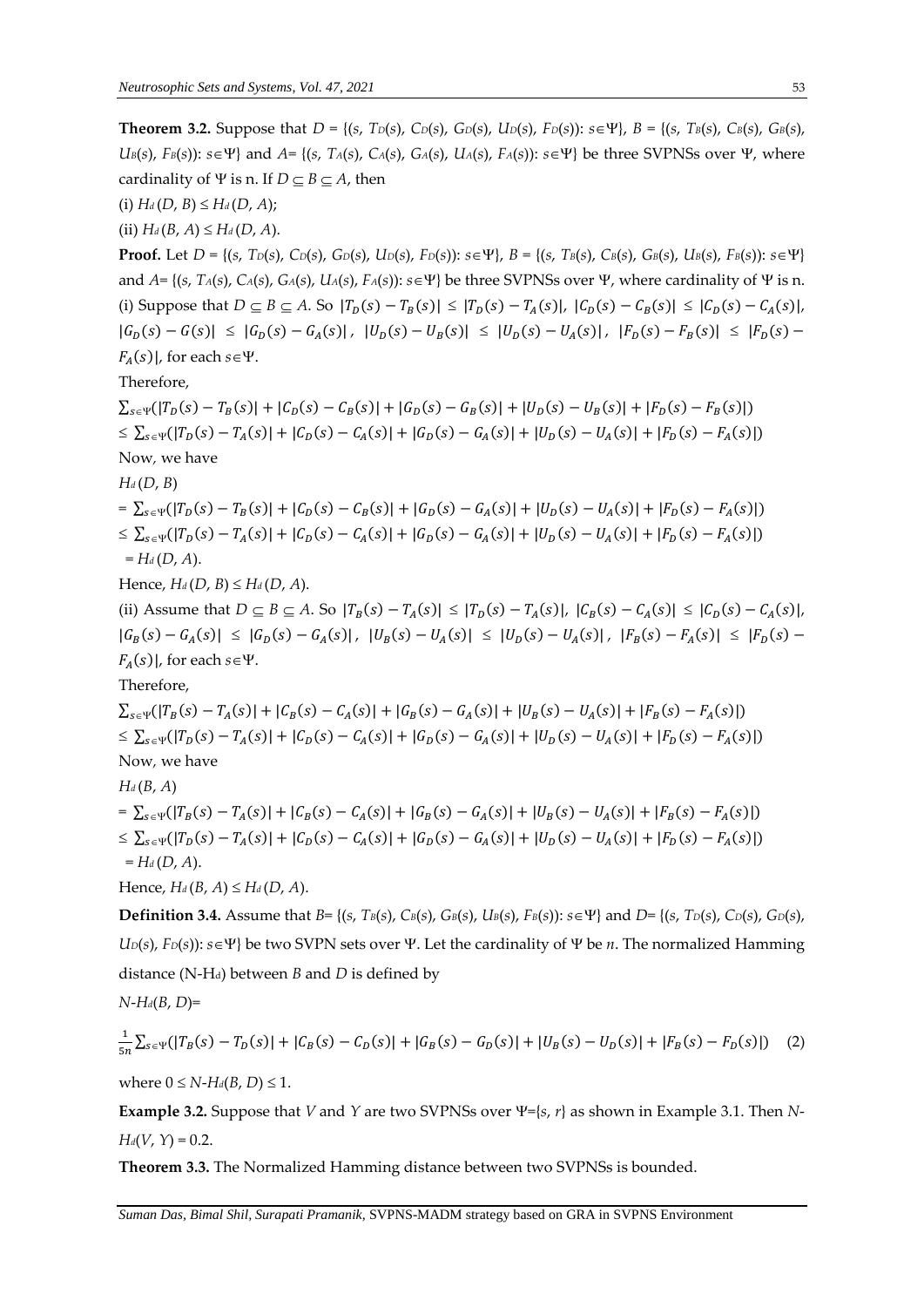**Proof.** Suppose that *B* = {(*s*, *TB*(*s*), *CB*(*s*), *GB*(*s*), *UB*(*s*), *FB*(*s*)): *s*} and *D*= {(*s*, *TD*(*s*), *CD*(*s*), *GD*(*s*), *UD*(*s*), *F*<sub>D</sub>(*s*)):  $s \in \Psi$ } be two SVPNSs over  $\Psi$ , where cardinality of  $\Psi$  is n. Therefore,  $0 \leq T_B(s) \leq 1$ ,  $0 \leq C_B(s) \leq 1$ ,  $0 \leq$  $G_B(s) \le 1$ ,  $0 \le U_B(s) \le 1$ ,  $0 \le F_B(s) \le 1$ ,  $0 \le T_D(s) \le 1$ ,  $0 \le C_D(s) \le 1$ ,  $0 \le G_D(s) \le 1$ ,  $0 \le U_D(s) \le 1$ , and  $0 \le F_D(s)$ ≤ 1. This implies  $0 \leq |T_B(s) - T_D(s)| \leq 1$ ,  $0 \leq |C_B(s) - C_D(s)| \leq 1$ ,  $0 \leq |G_B(s) - G_D(s)| \leq 1$ ,  $0 \leq |U_B(s) - C_D(s)| \leq 1$  $|U_D(s)| \leq 1, 0 \leq |F_B(s) - F_D(s)| \leq 1.$ 

Therefore we have,

 $0 \leq |T_B(s) - T_D(s)|$ + |C<sub>B</sub>(s) − C<sub>D</sub>(s)|+ |G<sub>B</sub>(s) − G<sub>D</sub>(s)|+ |U<sub>B</sub>(s) − U<sub>D</sub>(s)|+ |F<sub>B</sub>(s) − F<sub>D</sub>(s)|≤ 5  $\Rightarrow 0 \leq \sum_{s \in \Psi} (|T_B(s) - T_D(s)| + |C_B(s) - C_D(s)| + |G_B(s) - G_D(s)| + |U_B(s) - U_D(s)| + |F_B(s) - F_D(s)|)$  $\leq 5n$ 

$$
\Rightarrow 0 \le \frac{1}{5n} \sum_{s \in \Psi} \left( |T_B(s) - T_D(s)| + |C_B(s) - C_D(s)| + |G_B(s) - G_D(s)| + \right. \\ \left. \sum_{s \in \Psi} \left( |T_B(s) - T_D(s)| + |F_B(s) - F_D(s)| \right) \right) \le 1
$$

 $\Rightarrow$  0  $\leq$  *N*-*H*<sup>*d*</sup> (*B*, *D*)  $\leq$  1

 $\Rightarrow$  *N*-*H*<sup>*d*</sup>(*B*, *D*)  $\in$  [0, 1].

**Theorem 3.4.** Suppose that *D* = {(*s*, *TD*(*s*), *CD*(*s*), *GD*(*s*), *UD*(*s*), *FD*(*s*)): *s*}, *B* = {(*s*, *TB*(*s*), *CB*(*s*), *GB*(*s*),  $U_B(s)$ ,  $F_B(s)$ :  $s \in \Psi$  and  $A = \{(s, TA(s), CA(s), GA(s), UA(s), FA(s))$ :  $s \in \Psi\}$  be three SVPNSs over  $\Psi$ , where cardinality of  $\Psi$  is n. If  $B \subseteq D \subseteq A$ , then

(i) 
$$
N-H_d(B, D) \le N-H_d(B, A);
$$

(ii)  $N$ - $H_d(D, A) \leq N$ - $H_d(B, A)$ .

**Proof.** Let  $D = \{(s, T_D(s), C_D(s), G_D(s), U_D(s), F_D(s)) : s \in \Psi\}$ ,  $B = \{(s, T_B(s), C_B(s), G_B(s), U_B(s), F_B(s)) : s \in \Psi\}$ and  $A = \{(s, TA(s), CA(s), GA(s), UA(s), FA(s)) : s \in \Psi\}$  be three SVPNSs over  $\Psi$ , where cardinality of  $\Psi$  is n. (i) Suppose that  $B \subseteq D \subseteq A$ . So  $|T_B(s) - T_D(s)| \leq |T_B(s) - T_A(s)|$ ,  $|C_B(s) - C_D(s)| \leq |C_B(s) - C_A(s)|$ ,  $|G_B(s) - G_D(s)| \leq |G_B(s) - G_A(s)|$ ,  $|U_B(s) - U_D(s)| \leq |U_B(s) - U_A(s)|$ ,  $|F_B(s) - F_D(s)| \leq |F_B(s) - F_D(s)|$  $F_A(s)|$ , for each  $s \in \Psi$ .

Therefore,

$$
\frac{1}{5n}\sum_{s\in\Psi}(|T_B(s) - T_D(s)| + |C_B(s) - C_D(s)| + |G_B(s) - G_D(s)| + |U_B(s) - U_D(s)| + |F_B(s) - F_D(s)|)
$$
\n
$$
\leq \frac{1}{5n}\sum_{s\in\Psi}(|T_B(s) - T_A(s)| + |C_B(s) - C_A(s)| + |G_B(s) - G_A(s)| + |U_B(s) - U_A(s)| + |F_B(s) - F_A(s)|)
$$
\nNow, we have\n
$$
N-H_d(B, D)
$$
\n
$$
= \frac{1}{5n}\sum_{s\in\Psi}(|T_B(s) - T_D(s)| + |C_B(s) - C_D(s)| + |G_B(s) - G_D(s)| + |U_B(s) - U_D(s)| + |F_B(s) - F_D(s)|)
$$

$$
\leq \frac{1}{5n} \sum_{s \in \Psi} (|T_B(s) - T_A(s)| + |C_B(s) - C_A(s)| + |G_B(s) - G_A(s)| + |U_B(s) - U_A(s)| + |F_B(s) - F_A(s)|)
$$

 $= N - H_d(B, A).$ 

Hence, 
$$
N
$$
- $H_d(B, D) \leq N$ - $H_d(B, A)$ .

(ii) Assume that  $B \subseteq D \subseteq A$ . So  $|T_D(s) - T_A(s)| \leq |T_B(s) - T_A(s)|$ ,  $|C_D(s) - C_A(s)| \leq |C_B(s) - C_A(s)|$ ,  $|G_D(s) - G_A(s)| \leq |G_B(s) - G_A(s)|$ ,  $|U_D(s) - U_A(s)| \leq |U_B(s) - U_A(s)|$ ,  $|F_D(s) - F_A(s)| \leq |F_B(s) - F_A(s)|$  $F_A(s)|$ , for each  $s \in \Psi$ .

Therefore,

$$
\frac{1}{5n}\sum_{s\in\Psi}(|T_D(s) - T_A(s)| + |C_D(s) - C_A(s)| + |G_D(s) - G_A(s)| + |U_D(s) - U_A(s)| + |F_D(s) - F_A(s)|)
$$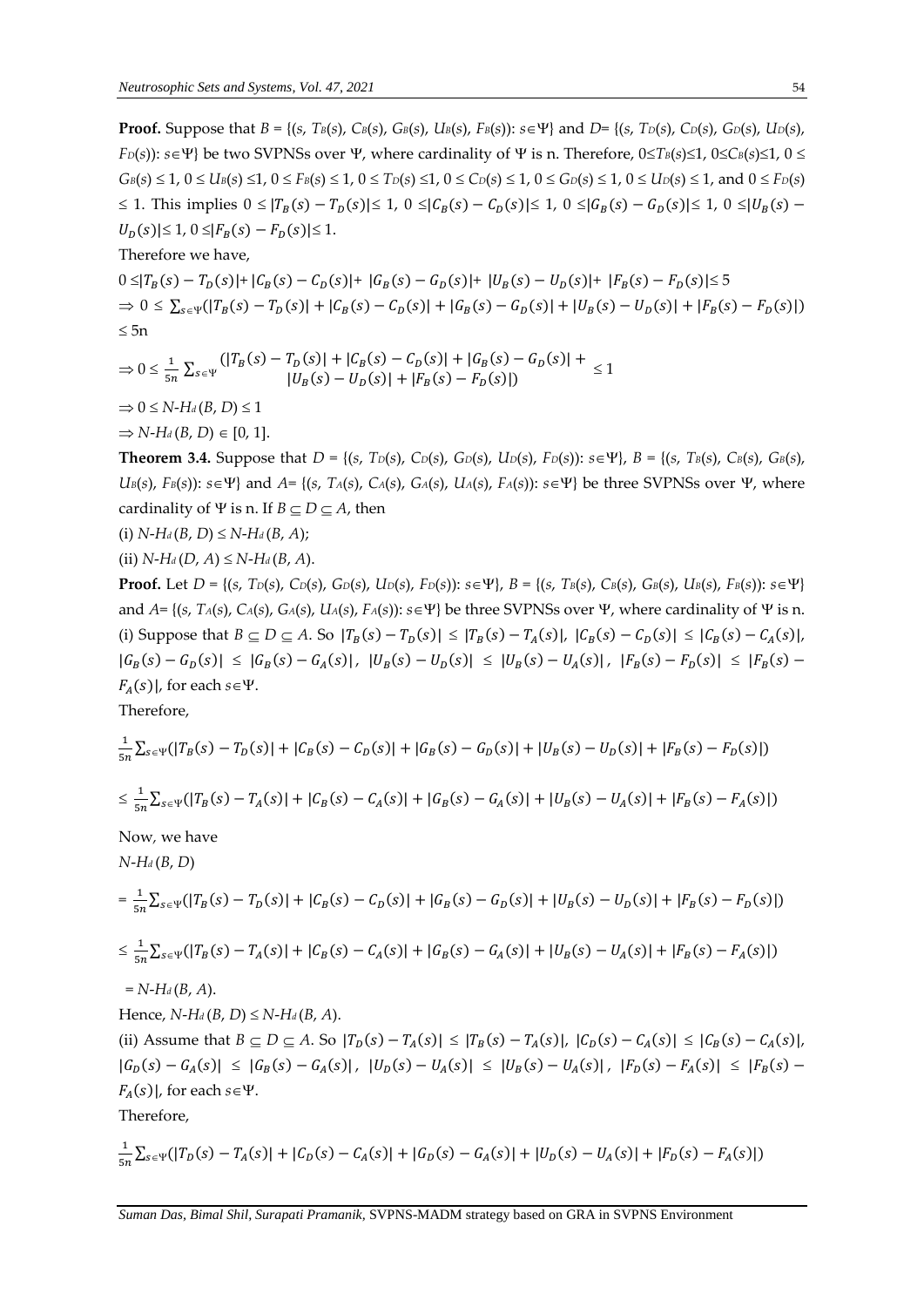$$
\leq \frac{1}{5n} \sum_{s \in \Psi} (|T_B(s) - T_A(s)| + |C_B(s) - C_A(s)| + |G_B(s) - G_A(s)| + |U_B(s) - U_A(s)| + |F_B(s) - F_A(s)|)
$$
  
\nNow, we have  
\n
$$
N-H_d(D, A)
$$
  
\n
$$
= \frac{1}{5n} \sum_{s \in \Psi} (|T_D(s) - T_A(s)| + |C_D(s) - C_A(s)| + |G_D(s) - G_A(s)| + |U_D(s) - U_A(s)| + |F_D(s) - F_A(s)|)
$$
  
\n
$$
\leq \frac{1}{5n} \sum_{s \in \Psi} (|T_B(s) - T_A(s)| + |C_B(s) - C_A(s)| + |G_B(s) - G_A(s)| + |U_B(s) - U_A(s)| + |F_B(s) - F_A(s)|)
$$
  
\n
$$
= N-H_d(B, A).
$$
  
\nHence,  $N-H_d(D, A) \leq N-H_d(B, A)$ .

### **4. SVPNS-MADM strategy based on GRA:**

Choosing an alternative from a set of possible alternatives based on some attributes is a challenging task for a Decision Maker (DM). For that the DM should have to plan an MADM strategy to take the decision. Assume that *L*= {*L*1, *L*2, *...*, *Lp*} is the collection of some possible alternatives and *S*={*S*1, *S*2, *...*,  $S_q$ } is the family of attributes. The DM provides their evaluation information for every alternative  $L_i$  $(i=1, 2,..., p)$  based on the attribute  $S_j$  ( $j=1, 2, ..., q$ ) in terms of Single Valued Pentapartitioned Neutrosophic Numbers (SVPNNs). So the whole evaluation information of all alternatives can be expressed by a decision matrix.

The steps of the proposed SVPNS-MADM strategy are presented as follows:

**Step-1:** Construct the decision matrix using SVPNS

The whole evaluation assessment of every alternative  $L_i$  ( $i = 1, 2, ..., p$ ) over the attributes  $S_j$  ( $j = 1, 2, ...,$ q) is presented in terms of SVPNNs  $E_{L_i}$ = {(S<sub>i</sub>, $T_{ij}(L_i, S_i)$ , $C_{ij}(L_i, S_i)$ , $G_{ij}(L_i, S_i)$ , $U_{ij}(L_i, S_i)$ , $F_{ij}(L_i, S_i)$ ): S<sub>i</sub>∈S}, where  $(T_{ij}(L_i, S_j), C_{ij}(L_i, S_j), G_{ij}(L_i, S_j), U_{ij}(L_i, S_j), F_{ij}(L_i, S_j)) = (T_{ij}, C_{ij}, G_{ij}, U_{ij}, F_{ij})$  (in short) is the evaluation assessment of alternative  $L_i$  ( $i = 1, 2, ..., n$ ) over the attribute  $S_j$  ( $j = 1, 2, ..., m$ ). Then the decision matrix (D) is given by:

|                | $S_1$                                 | S <sub>2</sub>                          |          | $S_m$                                   |
|----------------|---------------------------------------|-----------------------------------------|----------|-----------------------------------------|
| $L_1$          | $T_1(L_1, S_1), C_{11}(L_1, S_1),$    | < $T_{12}(L_1, S_2), C_{12}(L_1, S_2),$ |          | $< T_{1m}(L_1, S_m), C_{1m}(L_1, S_m),$ |
|                | $G_{11}(L_1, S_1), U_{11}(L_1, S_1),$ | $G_{12}(L_1, S_2), U_{12}(L_1, S_2),$   |          | $G_{1m}(L_1, S_m), U_{1m}(L_1, S_m),$   |
|                | $F_{11}(L_1, S_1)$                    | $F_{12}(L_1, S_2)$                      |          | $F_{1m}(L_1, S_m)$ >                    |
| L <sub>2</sub> | $T_{21}(L_2, S_1), C_{21}(L_2, S_1),$ | < $T_{22}(L_2, S_2), C_{22}(L_2, S_2),$ | $\cdots$ | $< T_{2m}(L_2, S_m), C_{2m}(L_2, S_m),$ |
|                | $G_{21}(L_2, S_1), U_{21}(L_2, S_1),$ | $G_{22}(L_2, S_2), U_{22}(L_2, S_2),$   | $\cdots$ | $G_{2m}(L_2, S_m), U_{2m}(L_2, S_m),$   |
|                | $F_{21}(L_2, S_1)$                    | $F_{22}(L_2, S_2)$                      | $\cdots$ | $F_{2m}(L_2, S_m)$ >                    |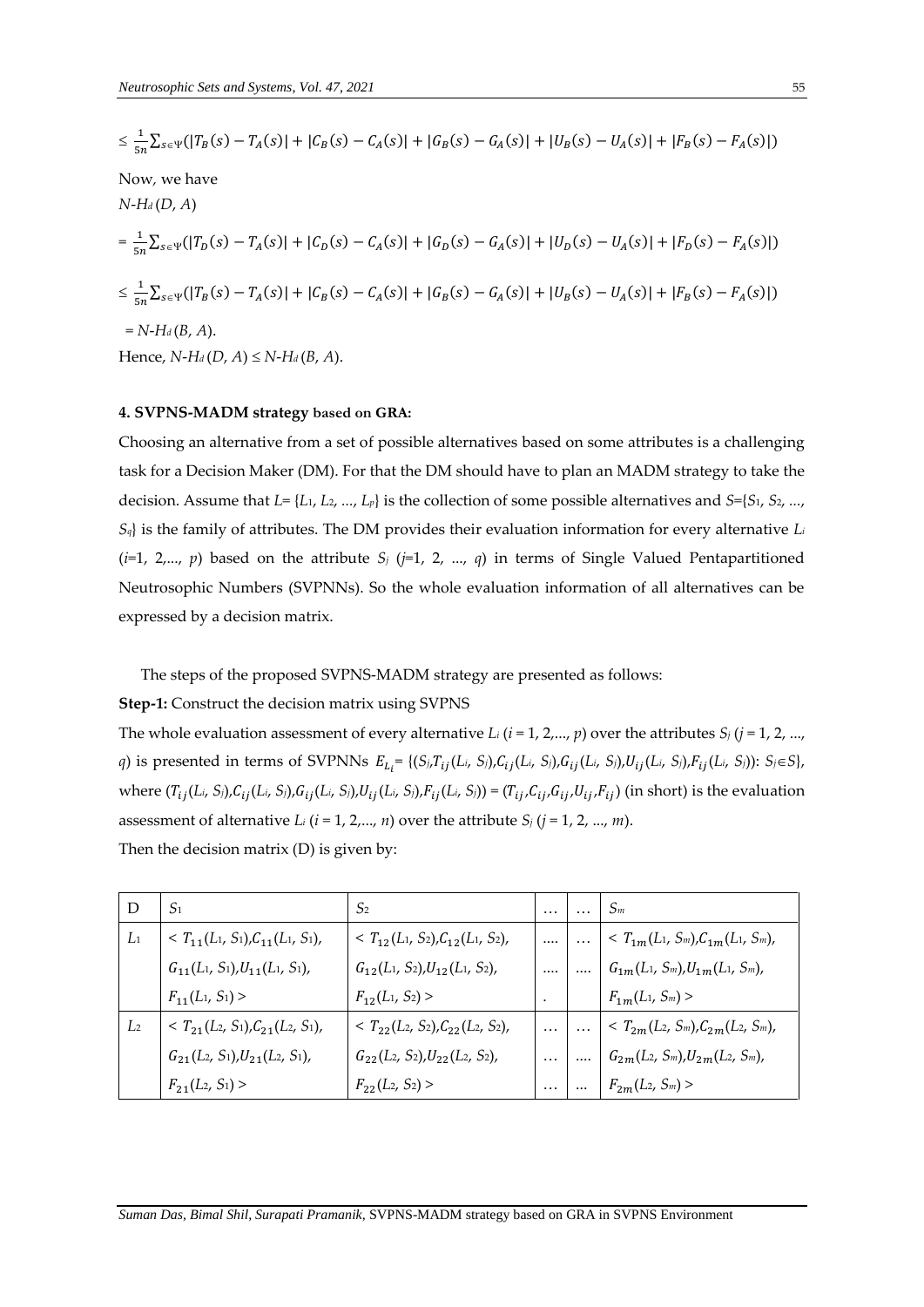|       |                                       | ٠                                     |          |                                                             |
|-------|---------------------------------------|---------------------------------------|----------|-------------------------------------------------------------|
|       |                                       | ٠                                     |          |                                                             |
|       |                                       |                                       |          |                                                             |
| $L_n$ | $T_{n1}(L_n, S_1), C_{n1}(L_n, S_1),$ | $T_{n2}(L_n, S_2), C_{n2}(L_n, S_2),$ | $\cdots$ | $T_{nm}(L_n, S_m), C_{nm}(L_n, S_m)$ ,                      |
|       | $G_{n1}(L_n, S_1), U_{n1}(L_n, S_1),$ | $G_{n2}(L_n, S_2), U_{n2}(L_n, S_2),$ | $\cdots$ | $\ldots \Bigm  \ G_{nm}(L_n, \, S_m), U_{nm}(L_n, \, S_m),$ |
|       | $F_{n1}(L_n, S_1)$                    | $F_{n2}(L_n, S_2)$                    | $\cdots$ | $\Big  \dots \Big  F_{nm}(L_n, S_m)$                        |
|       |                                       |                                       | $\cdots$ |                                                             |

**Step-2:** Determine the weights for the attributes.

In every MADM strategy, the weights of the attributes play an important role in making decision. If the weights of the information of all attributes are completely unknown to the decision makers, then by using the following compromise function, the decision maker can find the weights of the attributes.

**Compromise Function:** The compromise function of *L* is defined as follows:

$$
\xi_j = \sum_{i=1}^n (3 + T_{ij}(L_i, S_i) + C_{ij}(L_i, S_i) - G_{ij}(L_i, S_i) - U_{ij}(L_i, S_i) - F_{ij}(L_i, S_i)) / 5
$$
\n(3)

Then the weights of the *j*th attribute is defined by  $w_j = \frac{\xi_j}{\sqrt{m}}$  $\overline{\Sigma_{j=1}^m}$ ξj (4)

Here  $\sum_{j=1}^{m} w_j = 1$ .

**Step-3:** Construct the Ideal Pentapartitioned Neutrosophic Estimates Reliability Solution (IPNERS) and Ideal Pentapartitioned Neutrosophic Estimates Un-Reliability Solution (IPNEURS) for the decision matrix:

The IPNERS for the decision matrix is presented as:

 $R^+ = [\langle T_1^+, C_1^+, G_1^+, U_1^+, F_1^+ \rangle, \langle T_2^+, C_2^+, G_2^+, U_2^+, F_2^+ \rangle, \dots, \langle T_m^+, C_m^+, G_m^+, U_m^+, F_m^+ \rangle],$  (5) where  $T_j^+$  = max  $\{T_{ij}(L_i, S_j): i=1, 2, 3, \ldots, n\}$ ,  $C_j^+$  = max  $\{C_{ij}(L_i, S_j): i=1, 2, 3, \ldots, n\}$ ,  $G_j^+$  = min  $\{G_{ij}(L_i, S_j): i=1, 2, 3, \ldots, n\}$ *i=*1, 2, 3, ….., *n*}, + = min {(*Li*, *Sj*): *i=*1, 2, 3, ….., *n*}, and + = min {(*Li*, *Sj*): *i=*1, 2, 3, ….., *n*}.

The IPNEURS for the decision matrix is presented as:

 $R^- = [\langle T_1^-, C_1^-, G_1^-, U_1^-, F_1^+ \rangle, \langle T_2^-, C_2^-, G_2^-, U_2^-, F_2^+ \rangle, \dots, \langle T_m^-, C_m^-, G_m^-, U_m^-, F_m^- \rangle],$  (6) where  $T_j^-$  = min  $\{T_{ij}(L_i, S_j): i=1, 2, 3, \ldots, n\}$ ,  $C_j^+$  = min  $\{C_{ij}(L_i, S_j): i=1, 2, 3, \ldots, n\}$ ,  $G_j^+$  = max  $\{G_{ij}(L_i, S_j): i=1, 2, 3, \ldots, n\}$  $i=1, 2, 3, \ldots, n$ ,  $U_j^+$  = max  $\{U_{ij}(L_i, S_j): i=1, 2, 3, \ldots, n\}$ , and  $U_j^+$  = max  $\{U_{ij}(L_i, S_j): i=1, 2, 3, \ldots, n\}$ .

**Step-4:** Determination of Pentapartitioned Neutrosophic Grey Relational Coefficient (PNGRC) of each alternative from IPNERS & IPNEURS.

The PNGRC of each alternative from IPNERS is presented as:

$$
G_{ij}^{+} = \frac{\min_{i} \min_{j} \Delta_{ij}^{+} + \max_{i} \max_{j} \Delta_{ij}^{+}}{\Delta_{ij}^{+} + \max_{i} \max_{j} \Delta_{ij}^{+}}, \text{ where } \Delta_{ij}^{+} = H_{d} \left( \langle T_{j}^{+}, C_{j}^{+}, G_{j}^{+}, U_{j}^{+}, F_{j}^{+} \rangle, \langle T_{ij}, C_{ij}, G_{ij}, U_{ij}, F_{ij} \rangle \right), \ i=1,2,...,n
$$
\n
$$
\text{and } j=1,2,...,m, \text{ and } k \in [0,1].
$$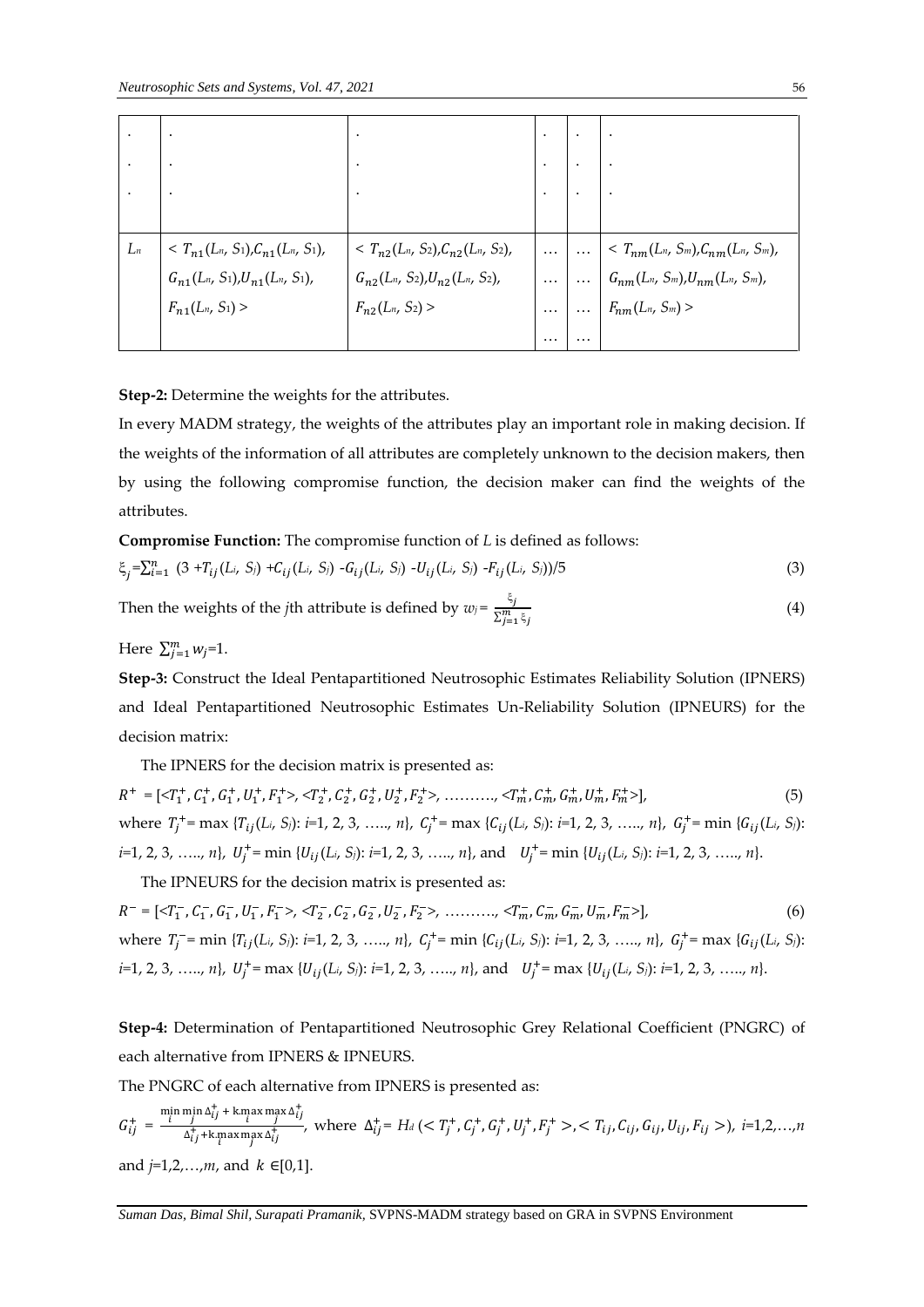The PNGRC of each alternative from IPNEURS is given below:

$$
G_{ij}^{-} = \frac{\min_{i} \min_{j} \Delta_{ij}^{-} + \max_{i} \max_{j} \Delta_{ij}}{\Delta_{ij}^{-} + \max_{i} \max_{j} \Delta_{ij}^{-}}
$$
, where  $\Delta_{ij}^{-} = H_d \, (, ), i=1, 2, \ldots$ ,

*n*, and  $j=1, 2, ..., m$ , and  $k \in [0,1]$ .

Here  $G_{ij}^+$  and  $G_{ij}^-$  are the identification coefficient used to adjust the range of the comparison environment, and to control level of differences of the relation coefficients. The comparison environment remains unchanged when  $k = 1$  and the comparison environment disappears when  $k =$ 0. If the identification coefficient is smaller, then the range of grey relational coefficient will become so large. Generally, *k =* 0.5 is considered for decision making situation.

**Step-5:** Determine the PNGRC

The PNGRC of each alternative from IPNERS and IPNEURS are defined as follows:

$$
G_i^+ = \sum_{j=1}^q w_j G_{ij}^+
$$
  
\nwhere  $i = 1, 2, ..., n$ ,  
\nand  $G_i^- = \sum_{j=1}^n w_j G_{ij}^-$   
\nwhere  $i = 1, 2, ..., m$ . (8)

**Step-6:** Determine the pentapartitioned neutrosophic relative relational degree.

The pentapartitioned neutrosophic relative relational degree of each alternatives is can be defined as follows:

$$
\mathfrak{R}_i = \frac{G_i^+}{G_i^+ + G_i^-} \tag{9}
$$

where *i*= 1, 2, …, *n*.

#### **Step-7:** Rank the alternatives.

The ranking order of all alternatives can be determined according to the ascending order of the pentapartitioned relative relational degree. The alternative with highest value of  $\Re$  indicates the best alternative.

**Step-8:** End.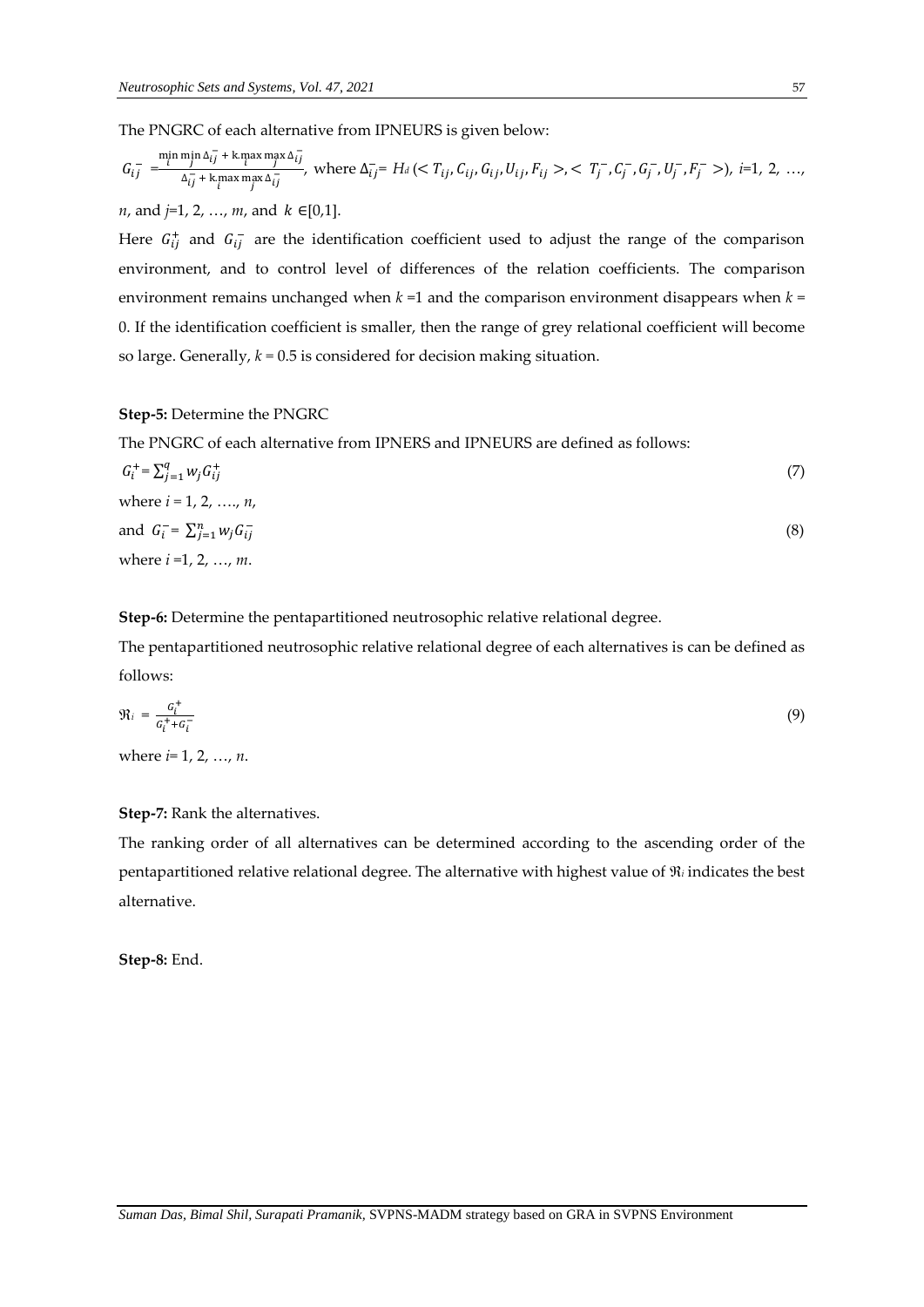

**Figure 1: Flow chart of the proposed SVPNS-MADM strategy.**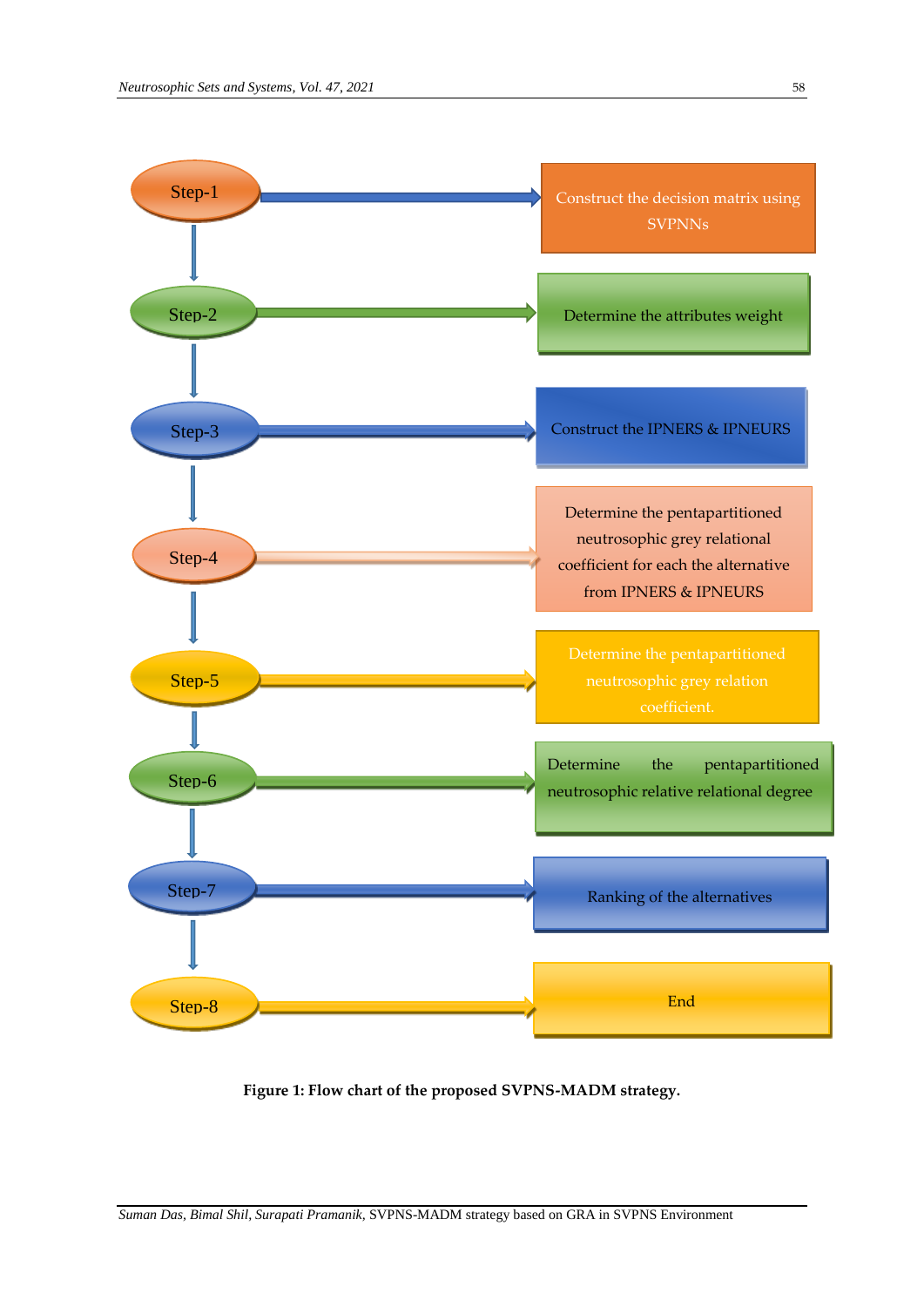#### **5. Validation of Proposed Model:**

In this section, we present a numerical example namely "Selection of supplier to buy electronic goods for an institution" to validate the proposed strategy.

#### **5.1. Selection of supplier to buy electronic goods for an institution:**

In every government/private institutions, lots of electronic goods namely Computer, Printer, Scanner, Projector, AC, etc. are required for the purpose of official uses. To buy a particular or all electronic goods, the institutions must select a suitable private company for giving the tender against some attributes. So, the selection of best private company by the institution for purchasing the necessary electronic goods can be considered as an MADM problem. For the selection of suitable private company, the decision maker selects four major attributes namely  $S_1$ : Cost of the products;  $S_2$ : Quality of the products;  $S_3$ : Service of the Company;  $S_4$ : Reliability.

Then, the developed MADM strategy is presented using the following steps.

**Step-1:** Determine the decision matrix in single valued pentapartitioned neutrosophic environment. The decision maker provides the evaluation information for all the alternatives over the attributes as shown in Table-1

Table-1:

|                | 0۱                        | δ2                        | აკ                        | $\mathcal{D}_4$           |
|----------------|---------------------------|---------------------------|---------------------------|---------------------------|
| L <sub>1</sub> | (0.9, 0.3, 0.1, 0.5, 0.2) | (0.8, 0.2, 0.2, 0.1, 0.4) | (0.9, 0.1, 0.3, 0.1, 0.3) | (0.9, 0.1, 0.2, 0.3, 0.4) |
| $L_2$          | (0.8, 0.1, 0.3, 0.3, 0.2) | (0.9, 0.2, 0.3, 0.4, 0.2) | (0.6, 0.1, 0.2, 0.3, 0.2) | (0.9, 0.2, 0.1, 0.2, 0.2) |
| L <sub>3</sub> | (0.9, 0.4, 0.2, 0.3, 0.1) | (0.8, 0.3, 0.4, 0.1, 0.1) | (0.5, 0.1, 0.1, 0.2, 0.1) | (0.8, 0.3, 0.1, 0.3, 0.1) |

**Step-2:** Determine the weights of attributes

By using the eq. (3) and (4), we get the weight vector as follows:

(*w*1, *w*2, *w*3, *w*4) = (0.261728, 0.249383, 0.234568, 0.254321).

# **Step-3:** Determine the IPNERS & IPNEURS

The IPNERS  $(R^+)$  and IPNEURS  $(R^-)$  for the decision matrix are presented in the Table-3.

Table-3:

|                | $S_1$                     | $S_2$                     | $S_3$                     | $S_4$                     |
|----------------|---------------------------|---------------------------|---------------------------|---------------------------|
| $L_1$          | (0.9, 0.3, 0.1, 0.5, 0.2) | (0.8, 0.2, 0.2, 0.1, 0.4) | (0.9, 0.1, 0.3, 0.1, 0.3) | (0.9, 0.1, 0.2, 0.3, 0.4) |
| L <sub>2</sub> | (0.8, 0.1, 0.3, 0.3, 0.2) | (0.9, 0.2, 0.3, 0.4, 0.2) | (0.6, 0.1, 0.2, 0.3, 0.2) | (0.9, 0.2, 0.1, 0.2, 0.2) |
| L <sub>3</sub> | (0.9, 0.4, 0.2, 0.3, 0.1) | (0.8, 0.3, 0.4, 0.1, 0.1) | (0.5, 0.1, 0.1, 0.2, 0.1) | (0.8, 0.3, 0.1, 0.3, 0.1) |
| $R^+$          | (0.9, 0.4, 0.1, 0.3, 0.1) | (0.9, 0.3, 0.2, 0.1, 0.1) | (0.9, 0.1, 0.1, 0.1, 0.1) | (0.9, 0.3, 0.1, 0.2, 0.1) |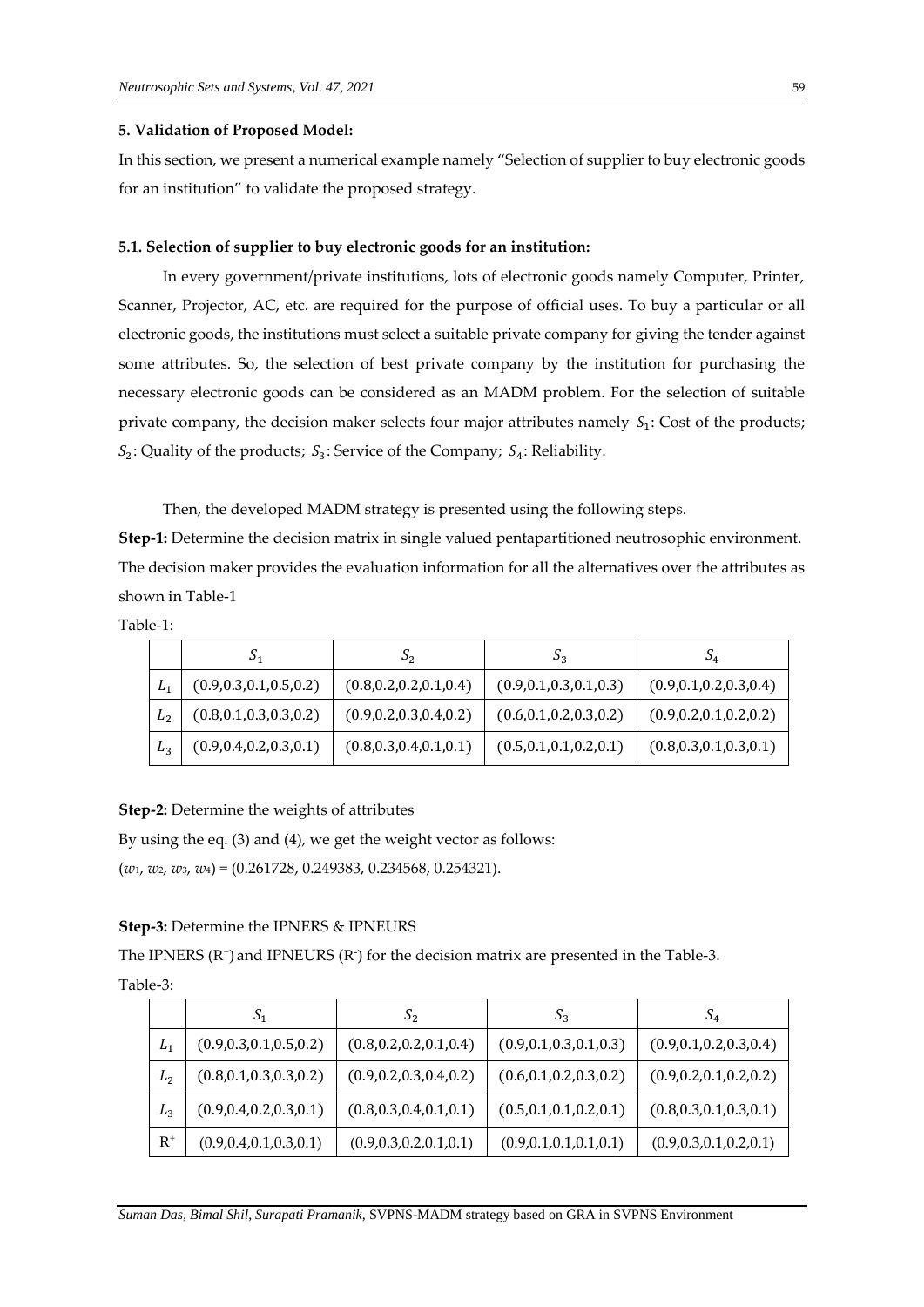|  | (0.8, 0.1, 0.3, 0.5, 0.2) | (0.8, 0.2, 0.4, 0.4, 0.4) | (0.5, 0.1, 0.3, 0.3, 0.3) | (0.8, 0.1, 0.2, 0.3, 0.4) |
|--|---------------------------|---------------------------|---------------------------|---------------------------|
|--|---------------------------|---------------------------|---------------------------|---------------------------|

**Step-4:** Determine the PNGRCfor each of the alternative from IPNERS & IPNEURS.

The PNGRC of each alternative from IPNERS and IPNEURS is presented in the Table-4 ,Table-

5, Table-6, and Table-7, respectively.

Table-4:

|                                  | S <sub>1</sub> | S <sub>2</sub> | $S_3$ | $S_4$ | $min_i \Delta_{ii}^+$ | $max_i \Delta_{ii}^+$ |
|----------------------------------|----------------|----------------|-------|-------|-----------------------|-----------------------|
| $\Delta_{1j}^+$                  | 0.4            | 0.5            | 0.4   | 0.7   | 0.4                   | 0.7                   |
| $\Delta_{2j}^{+}$                | 0.7            | 0.6            | 0.7   | 0.2   | 0.2                   | 0.7                   |
| $\Delta_{3i}^{+}$                | 0.1            | 0.3            | 0.5   | 0.2   | 0.1                   | 0.5                   |
| $min_i$ $min_j$ $\Delta_{ij}^+$  |                |                |       |       | 0.1                   |                       |
| $max_i$ max $_j$ $\Delta_{ij}^+$ |                |                |       |       |                       | 0.7                   |

Table-5:

|                             | $D_1$ | $S_2$ | $S_3$ | $S_4$ | $min_i \Delta_{ii}^-$ | $max_i \Delta_{ij}^-$ |
|-----------------------------|-------|-------|-------|-------|-----------------------|-----------------------|
| $\Delta_{1j}^-$             | 0.5   | 0.5   | 0.6   | 0.1   | 0.1                   | 0.6                   |
| $\Delta_{2j}^-$             | 0.2   | 0.4   | 0.3   | 0.6   | 0.2                   | 0.6                   |
| $\Delta_{3j}^-$             | 0.8   | 0.7   | 0.5   | 0.6   | 0.5                   | 0.8                   |
| $min_i min_j \Delta_{ij}^-$ |       |       |       |       | 0.2                   |                       |
| $max_i max_j \Delta_{ij}^-$ |       |       |       |       |                       | 0.8                   |

Table-6:

| $G_{ij}^+$ | 1 ب    | ມາ     | ມາ     | $\mathcal{Q}_4$ |
|------------|--------|--------|--------|-----------------|
| L1         | 0.6    | 0.5294 | 0.6    | 0.4286          |
| $L_2$      | 0.4286 | 0.4737 | 0.4286 | 0.8182          |
| $L_3$      |        | 0.6923 | 0.5294 | 0.8182          |

Table-7:

| $\sim$ $-$<br>$u_{ij}$ | 01     | ژ ب    | ്ദ     | J4  |
|------------------------|--------|--------|--------|-----|
| $L_{1}$                | 0.5556 | 0.5556 | 0.5    |     |
| $E_2$                  | 0.8333 | 0.625  | 0.7143 | 0.5 |
| L <sub>2</sub>         | 0.4167 | 0.4546 | 0.5556 | 0.5 |

**Step-5:** Determine the PNGRC.

The PNGRCs  $G_i^+$  and  $G_i^-$  of each alternative ( $S_i$ ,  $i = 1, 2, 3, 4$ ) from IPNERS and IPNEURS are presented in Table-8.

Table-8:

 $G_i^+$  $\begin{array}{cc} t_i^+ & \qquad \qquad G_i^- \end{array}$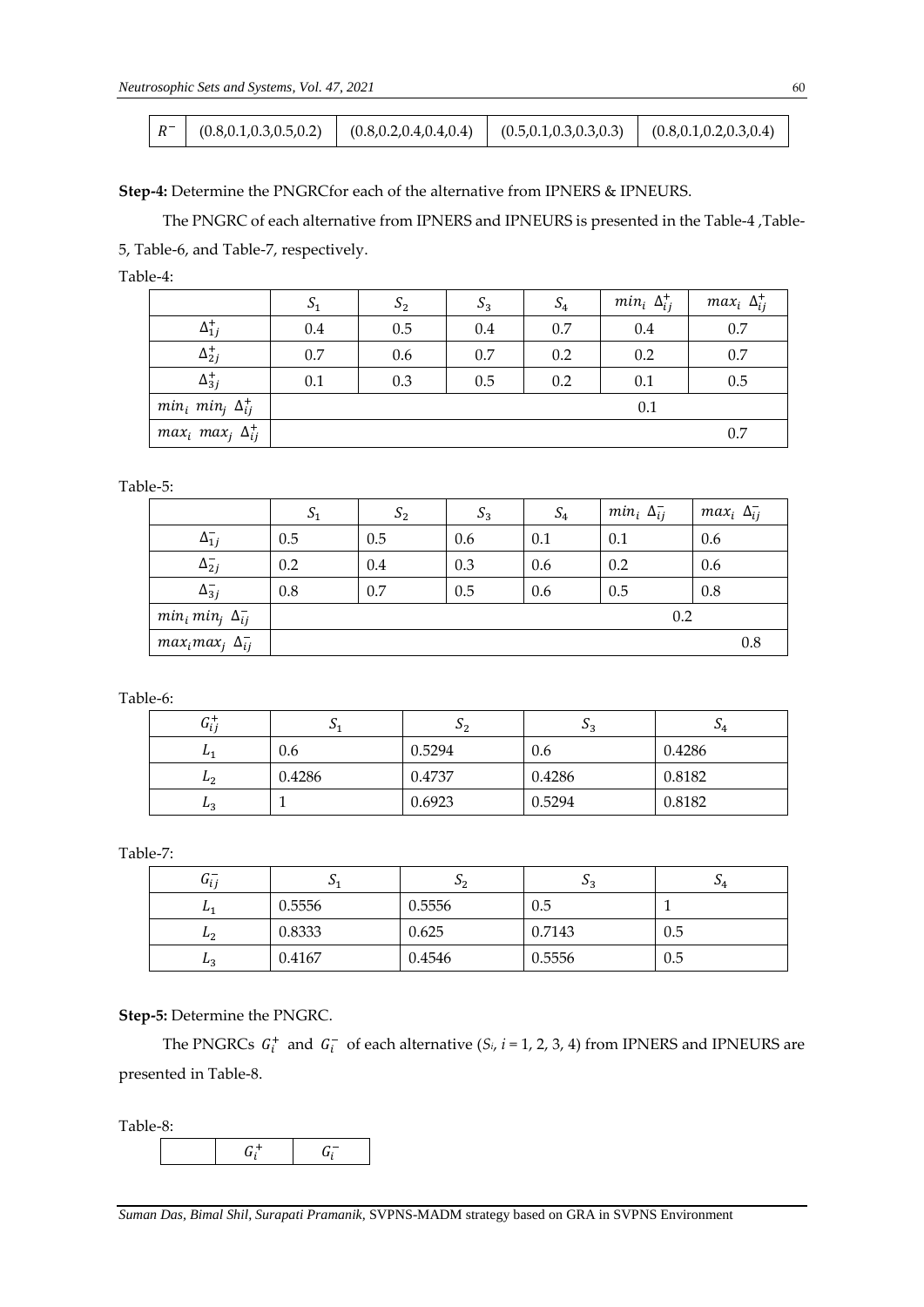| L٦ | 0.538803 | 0.655578 |
|----|----------|----------|
| L۰ | 0.538931 | 0.668675 |
| Lз | 0.766642 | 0.479918 |

**Step-6:** Determine the pentapartitioned neutrosophic relative relational degree.

The pentapartitioned neutrosophic relative relational degree  $(\Re_i)$  of each alternative  $(A_i, i = 1,$ 

2, 3, 4) is presented in the following Table 9.

Table-9:

|    | $\frac{G_i^+}{G_i^+ + G_i^-}$<br>$\Re_i =$ |
|----|--------------------------------------------|
| L, | 0.4511148                                  |
| L, | 0.4462805                                  |
| L, | 0.6150061                                  |

**Step-7:** Rank the alternatives.

From Table-9, it is clear that  $\Re_2 < \Re_1 < \Re_3$ . Therefore,  $L_3$  is the best suitable alternative to choose.

# **5. Conclusions**

In the study, we have proposed Hamming distance and proves its basic properties for PNSs. We have further developed a GRA based SVPNS-MADM strategy in PNS environment. We also validate the proposed SVPNS-MADM strategy by solving an illustrative decision-making problem.

The proposed SVPNS-MADM strategy can also be used to deal with the other decision-making problems such as brick selection [19], stock trending analysis [14], logistic center location selection [29], teacher selection [34], etc.

We further hope that the proposed MADM strategy will open up a new avenue of research in pentapartitioned neutrosophic set environments.

# **References:**

- 1. Abdel-Basset, M., Saleh, M., Gamal, A., & Smarandache, F. (2019). An approach of TOPSIS technique for developing supplier selection with group decision making under type-2 neutrosophic number. *Applied Soft Computing, 77*, 438-452.
- 2. Banerjee, D., Giri, B. C., Pramanik, S., & Smarandache, F. (2017). GRA for multi attribute decision making in neutrosophic cubic set environment. *Neutrosophic Sets and Systems*, *15,*  60-69. [doi.org/10.5281/zenodo.570938](https://doi.org/10.5281/zenodo.570938)
- 3. Biswas, P., Pramanik, S., & Giri, B. C. (2019). NH-MADM strategy in neutrosophic hesitant fuzzy set environment based on extended GRA. *Informatica*, *30*(2), 213-242.
- 4. Biswas, P., Pramanik, S., & Giri, B. C. (2016). GRA method of multiple attribute decision making with single valued neutrosophic hesitant fuzzy set information. In F. Smarandache,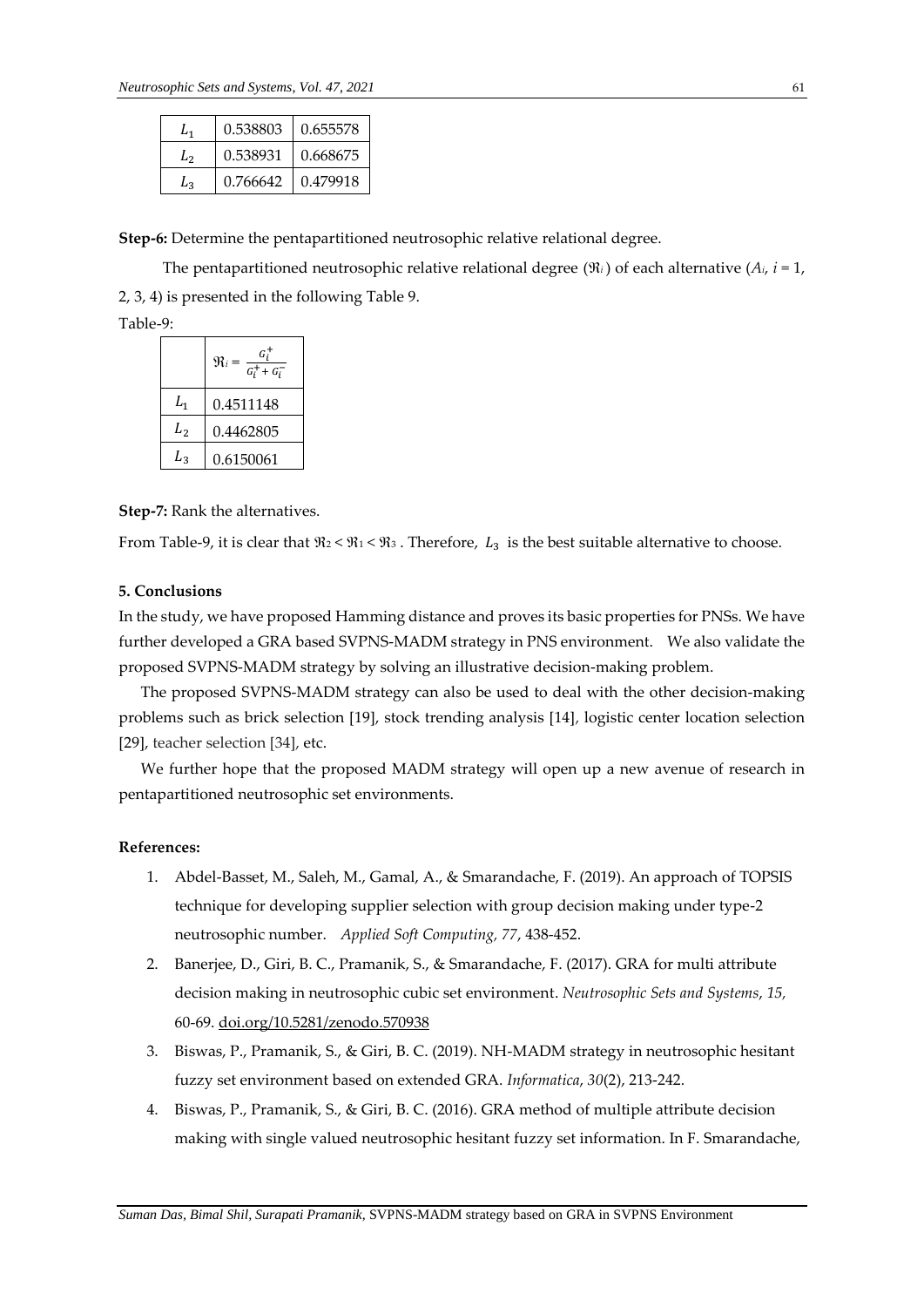& S. Pramanik (Eds.), New trends in neutrosophic theory and applications (pp. 55-63). Brussels: Pons Editions.

- 5. Biswas P, Pramanik S, Giri, BC (2014) Entropy based grey relational analysis method for multiattribute decision making under single valued neutrosophic assessments. *Neutrosophic Sets and Systems 2*, 102-110.
- 6. Broumi, S., Bakali, A., Talea, M., Smarandache, F., Uluçay, V., Sahin, S., Dey, A., Dhar, M., Tan, R. P., de Oliveira, A., & Pramanik, S. (2018). Neutrosophic sets: An overview. In F. Smarandache, & S. Pramanik (Eds., vol.2), New trends in neutrosophic theory and applications (pp. 403-434). Brussels: Pons Editions.
- 7. Dalapati, S., Pramanik, S., Alam, S., Smarandache, S., & Roy, T.K. (2017). IN-cross entropy based MAGDM strategy under interval neutrosophic set environment. *Neutrosophic Sets and Systems, 18*, 43-57.
- 8. Dey, P. P., Pramanik, S. & Giri, B. C. (2015). Generalized neutrosophic soft multi-attribute group decision making based on TOPSIS. *Critical Review, 11*, 41-55.
- 9. Dey, P.P., Pramanik, S., & Giri, B.C. (2015). An extended grey relational analysis based interval neutrosophic multi attribute decision making for weaver selection. *Journal of New Theory*, 9, 82-93.
- 10. Dey, P.P., Pramanik, S., & Giri, B.C. (2016). Extended projection based models for solving multiple attribute decision making problems with interval valued neutrosophic information. In F. Smarandache, & S. Pramanik (Eds.), *New Trends in Neutrosophic Theory and Applications*. Pons Edition, Brussels, 127-140.
- 11. Dey, P. P., Pramanik, S. & Giri, B. C. (2016). An extended grey relational analysis based multiple attribute decision making in interval neutrosophic uncertain linguistic setting. *Neutrosophic Sets and Systems*, *11*, 21-30. **[doi.org/10.5281/zenodo.571228](https://doi.org/10.5281/zenodo.571228)**
- 12. Dey, P. P., Pramanik, S. & Giri, B. C. (2016). Neutrosophic soft multi-attribute decision making based on grey relational projection method. *Neutrosophic Sets and Systems*, *11*, 98- 106. **[doi.org/10.5281/zenodo.571576](https://doi.org/10.5281/zenodo.571576)**
- 13. Dey, P.P., S. Pramanik, & Giri, B.C. (2016). TOPSIS for solving multi-attribute decision making problems under bi-polar neutrosophic environment. In F. Smarandache, & S. Pramanik (Eds.), New trends in neutrosophic theory and applications (pp. 65-77). Brussels: Pons Editions.
- 14. Jha, S., Kumar, R., Son, L. H., Biswas, J. M., Khari, M., Yadav, N., & Smarandache, F. (2019) Neutrosophic soft set decision making for stock trending analysis. *Evolving Systems 10*(4): 621-627
- 15. Mallick, R., & Pramanik, S. (2020). Pentapartitioned neutrosophic set and its properties. *Neutrosophic Sets and Systems*, 36, 184-192.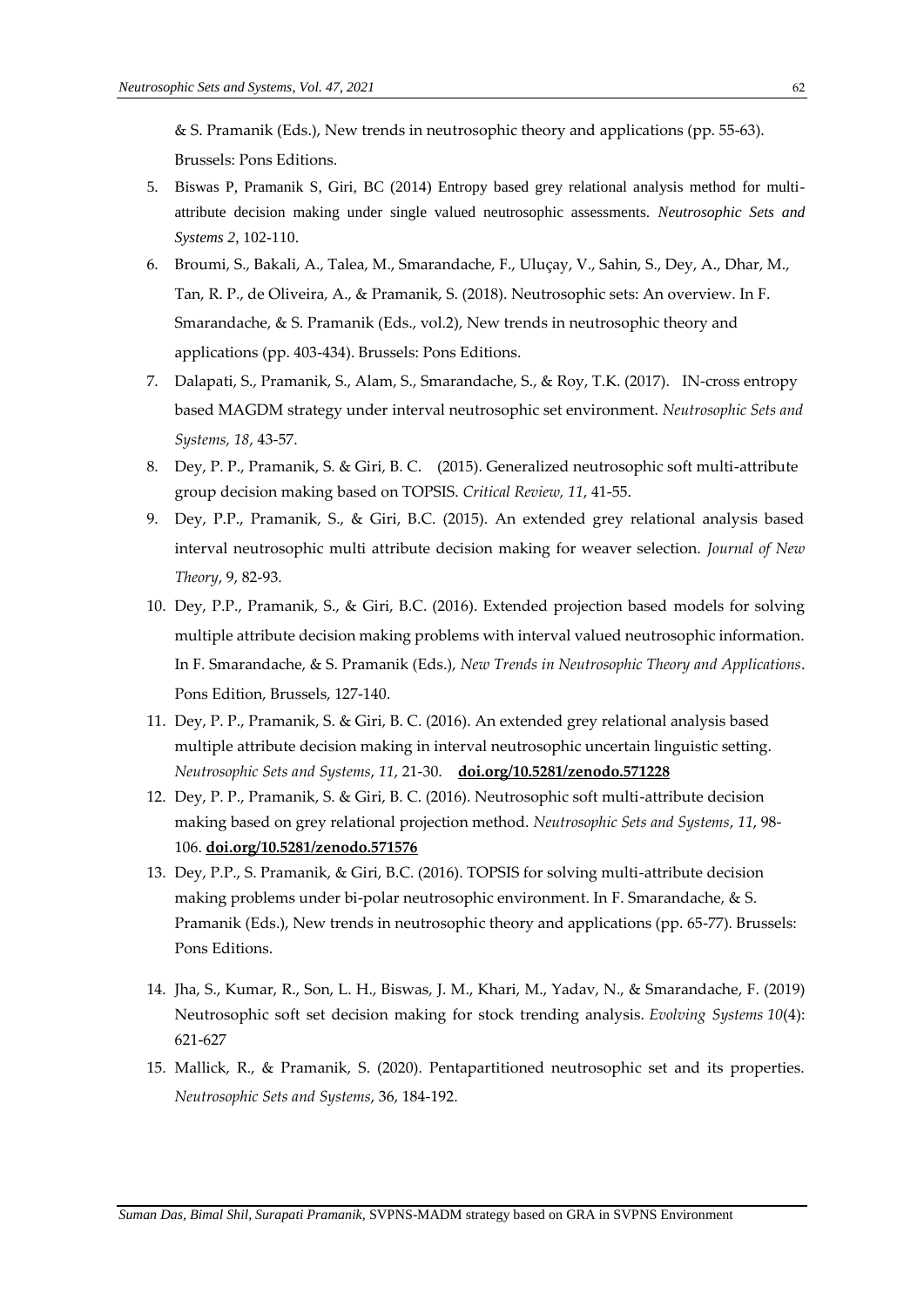- 16. Mondal, K., Pramanik, S. (2015). Neutrosophic decision making model for clay-brick selection in construction field based on grey relational analysis. *Neutrosophic Sets and Systems*, 9, 72-79.
- 17. Mondal, K., & Pramanik, S. (2015). Neutrosophic tangent similarity measure and its application to multiple attribute decision making. *Neutrosophic sets and systems*, 9, 80–87.
- 18. Mondal, K., Pramanik, S., & Giri, B.C. (2018). Single valued neutrosophic hyperbolic sine similarity measure based MADM strategy. *Neutrosophic Sets and Systems*, 20, 3-11.
- 19. Mondal, K., Pramanik, S., & Smarandache, F. (2014). Intuitionistic fuzzy multi-criteria group decision making approach to quality-brick selection problem. *Journal of Applied Quantitative Methods*, 9 (2), 35-50.
- 20. Mondal, K., Pramanik, S., & Smarandache, F. (2016). Role of neutrosophic logic in data mining. In F. Smarandache, & S. Pramanik (Eds.), *New Trends in Neutrosophic Theory and Application*. Pons Editions, Brussels, 15-23.
- 21. Mukherjee, A., & Das, R. (2020). Neutrosophic bipolar vague soft set and its application to decision making problems. *Neutrosophic Sets and Systems*, 32, 410-424.
- 22. Nguyen G. N., Son, L. H., Ashour, A. S., &Dey, N. (2019). A survey of the state-of-the-arts on neutrosophic sets in biomedical diagnoses. *International Journal of Machine Learning and Cybernetics*, 10: 1–13. https://doi.org/10.1007/s13042-017-0691-7
- 23. Peng X, Dai J (2020) A bibliometric analysis of neutrosophic set: Two decades review from 1998 to 2017. *Artificial Intelligence Review 53*(1), 199-255.
- 24. Pramanik S (2020) Rough neutrosophic set: an overview. In F. Smarandache, & Broumi, S. (Eds.), Neutrosophic theories in communication, management and information technology. Nova Science Publishers, pp 275-311.
- 25. Pramanik, S., & Dalapati, S. (2016). GRA based multi criteria decision making in generalized neutrosophic soft set environment. *Global Journal of Engineering Science and Research Management*, 3(5), 153-169.
- 26. Pramanik, S., Dalapati, S., & Roy, T. K. (2016). Logistics center location selection approach based on neutrosophic multicriteria decision making, In F. Smarandache, & S. Pramanik (Eds.), *New Trends in Neutrosophic Theory and Application*. Pons Editions, Brussels, 161-174.
- 27. Pramanik, S., Dalapati, S., Alam, S., Smarandache, F., & Roy, T. K. (2018). NC-cross entropy based MADM strategy in neutrosophic cubic set environment. *Mathematics*, *6*(5), 67.
- 28. Pramanik, S., Dalapati, S., Alam, S., Smarandache, F., & Roy, T. K. (2018). NS-cross entropybased MAGDM under single-valued neutrosophic set nvironment. *Information*, *9*(2), 37.
- 29. Pramanik, S., Dalapati, S., & Roy, T. K. (2018). Neutrosophic multi-attribute group decision making strategy for logistic center location selection. In F. Smarandache, M. A. Basset & V. Chang (Eds.), *Neutrosophic Operational Research*, Vol. III. Pons Asbl, Brussels, 13-32.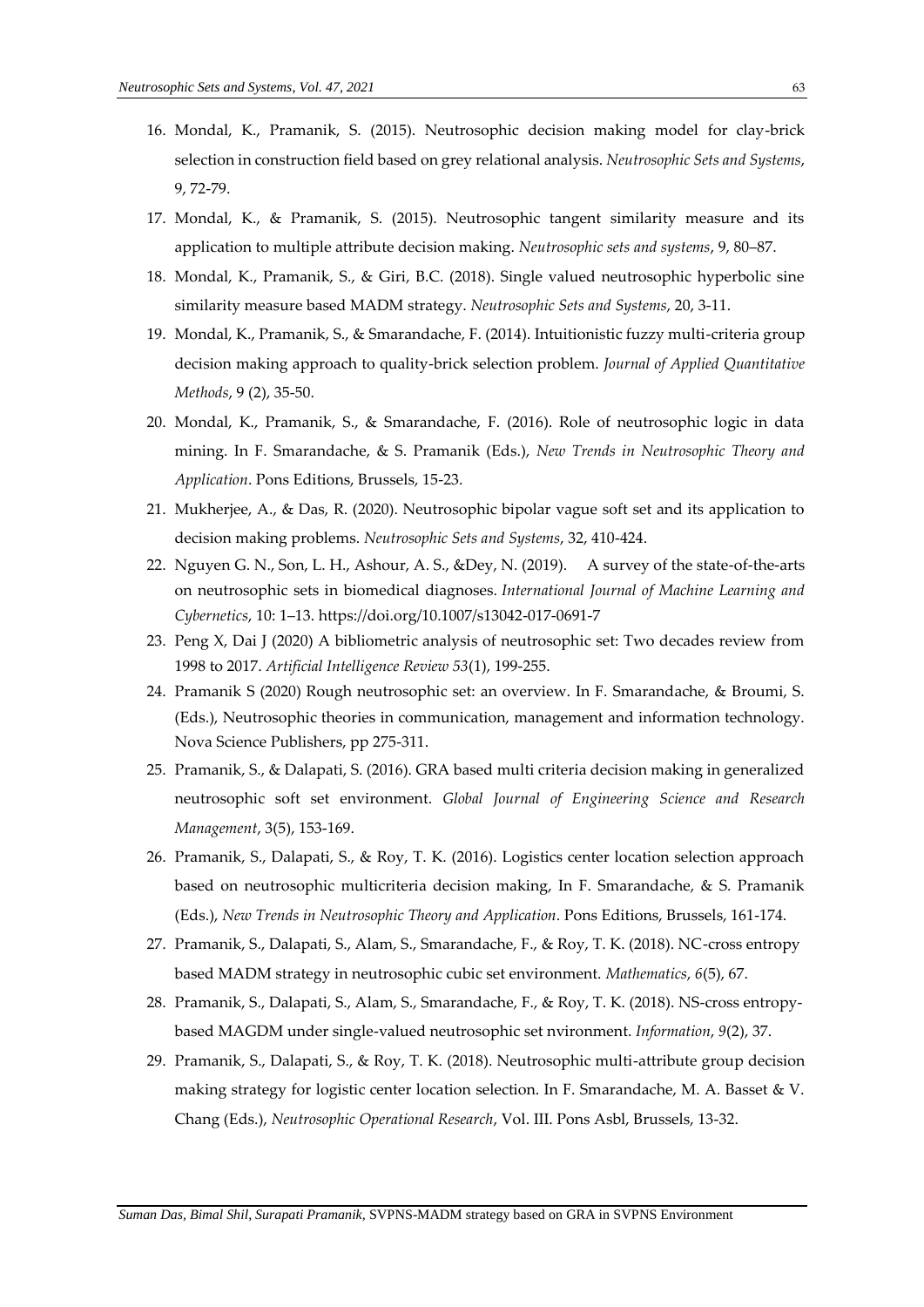- 30. Pramanik, S., Dey, P. P., & Giri, B. C. (2015). TOPSIS for single valued neutrosophic soft expert set based multi-attribute decision making problems. *Neutrosophic Sets and Systems*, 10, 88-95.
- 31. Pramanik, S., & Mallick, R. (2020). Extended GRA-based MADM strategy with single-valued trapezoidal neutrosophic numbers. In M. Abdel-Basset, & F. Smarandache (Eds.), Neutrosophic sets in decision analysis and operations research (pp. 150-179). Hershey, PA: IGI Global. doi:10.4018/978-1-7998-2555-5.ch008
- 32. Pramanik, S., & Mondal, K. (2015). Cosine similarity measure of rough neutrosophic sets and its application in medical diagnosis. *Global Journal of Advanced Research*, 2 (1), 212–220.
- 33. Pramanik, S., & Mondal, K. (2015). Cotangent similarity measure of rough neutrosophic sets and its application to medical diagnosis. *Journal of New Theory*, 4, 464–471.
- 34. Pramanik, S., & Mukhopadhyaya, D. (2011). Grey relational analysis based intuitionistic fuzzy multi criteria group decision-making approach for teacher selection in higher education. *International Journal of Computer Applications*, 34 (10), 21-29.
- 35. Pramanik, S., & Roy, T.K. (2014). Neutrosophic game theoretic approach to Indo-Pak conflict over Jammu-Kashmir. *Neutrosophic Sets and Systems, 2*, 82-101.
- 36. Roy, R., Pramanik, S., & Roy, T. K. (2020). Interval rough neutrosophic TOPSIS strategy for multi-attribute decision making. In M. Abdel-Basset, & F. Smarandache (Eds.), Neutrosophic Sets in Decision Analysis and Operations Research (pp. 98-118). Hershey, PA: IGI Global. doi:10.4018/978-1-7998-2555-5.ch005
- 37. Şahin, R., & Liu, P. (2016). Maximizing deviation method for neutrosophic multiple attribute decision making with incomplete weight information. *Neural Computing and Applications*, *27*(7), 2017-2029.
- 38. Smarandache, F. (1998). A unifying field in logics, neutrosophy: neutrosophic probability, set and logic. Rehoboth, *American Research Press*.
- 39. Smarandache, F., Khalid, H. E., & Essa, A. K. (2018). *Neutrosophic logic: The revolutionary logic in science and philosophy*. Brussels: EuropaNova.
- 40. Smarandache, F. & Pramanik, S. (Eds). (2018). New trends in neutrosophic theory and applications, Vol.2. Brussels: Pons Editions.
- 41. Smarandache, F. & Pramanik, S. (Eds). (2016). New trends in neutrosophic theory and applications. Brussels: Pons Editions.
- 42. Wang, H., Smarandache, F., Zhang, Y. Q., & Sunderraman, R. (2010). Single valued neutrosophic sets. *Multispace and Multistructure*, 4, 410–413.
- 43. Ye, J. (2013). Multicriteria decision-making method using the correlation coefficient under single-valued neutrosophic environment. *International Journal of General Systems*, *42*(4), 386- 394.